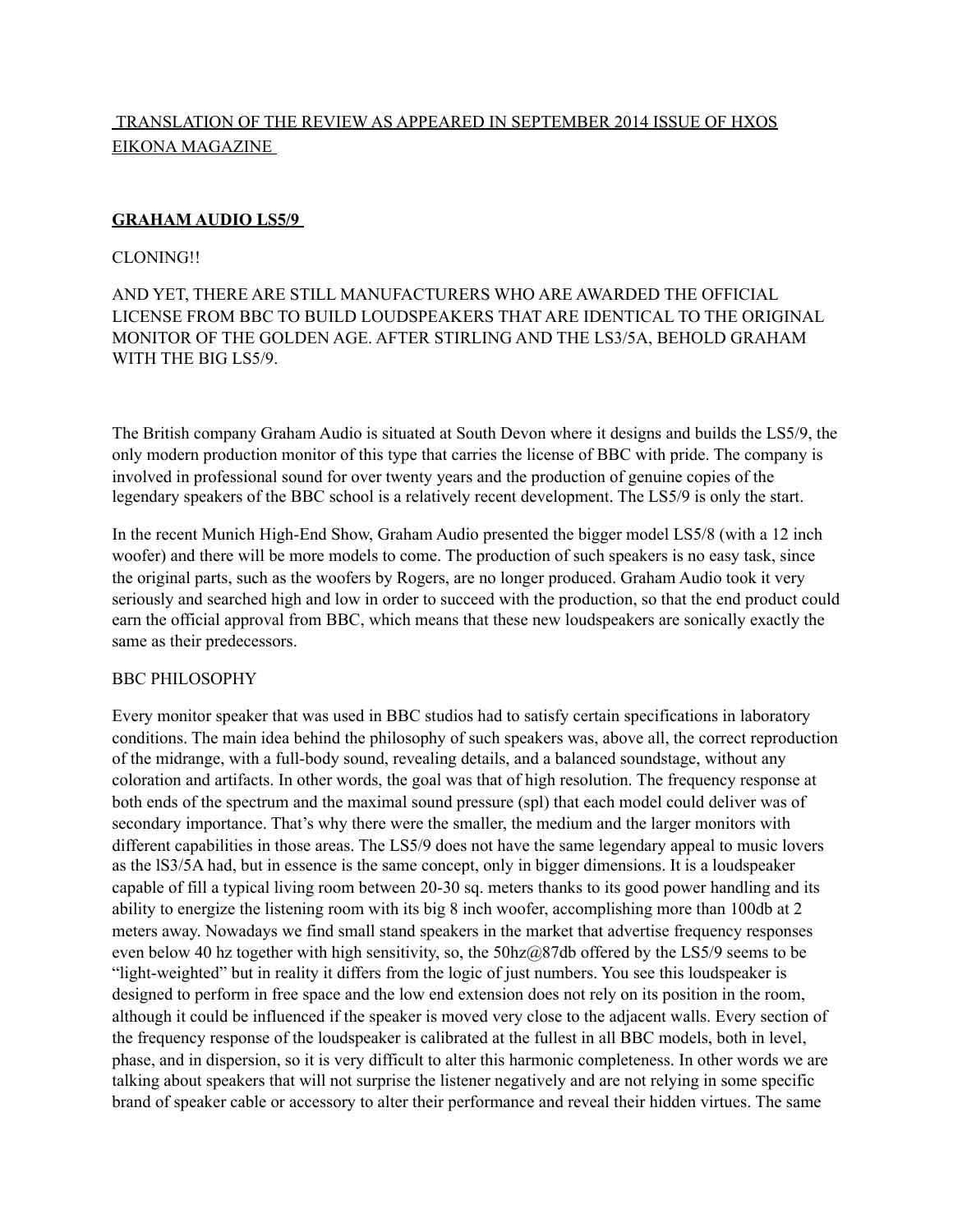applies to the ancillary equipment with any decent solid state power amplifier between 50 to 100 watts to be enough, without the need to spend some thousand Euros to convince the prospective buyer. It could be said that this kind of logic opposes the one that the current high-end scene has us accustomed to, and it matches more the pure era where the BBC monitors dominated as Reference loudspeakers.

#### UP CLOSE

The Graham LS5/9's build quality is outstandingly good and looks more "real" next to most lifestyle high end speakers of its category. The fit and finish is really flawless and the speaker units convince absolutely of their quality and expected performance. The company was happy to find the famous Audax tweeter still in production with code HD13D34H and its large fabric dome at 34mm diameter, even though it has evolved in some areas from the original one. The metal mesh covering the dome was an addition by BBC and it is constructed to match the original. For the woofer, the company turned to the British company VOLT, and the 8 inch woofer with the polypropylene cone is a new construction with better reliability characteristics, which also respects the original's basic specifications. The procedure of selection and matching of the two drivers is of course exhausting. Micro-differences naturally exist in the new drivers compared to the original ones, so the crossover filter had to undergo some alterations, which were carried out by no other than Derek Hughes (son of Spencer Hughes, the BBC engineer and founder of SPENDOR) who has also helped other British companies that aim at the rescue of the famous monitor's philosophy. Central point in this crossover filter that is realized with its 24 components is the main equalization of the two drivers with the help of an autoformer instead of the usual array of resistors. The filter allows a micro-correction of +/- 1db at tweeter's output level with an external adjustment at the front panel's posts of the speaker, not by the end-user, but only in case of repair such as a damaged tweeter which can be replaced without altering the tonal balance of the speaker. There are two points on the speaker that differentiates it from the original although they are welcomed: firstly the front panel is covered with real wood veneer and it is not painted black as the original. Secondly, the internal cabinet damping material is not bitumen but Rockwool 30mm thick lined with quality clothing. The company reports that this change does not alter the sound but it is preferred since it maintains for longer periods in time the same characteristics of damping.

#### IMPRESSIONS

I set-up the speakers on massive stands made of oak tree, 60 cm high, away from the walls, slightly toedin and driven by numerous power amplifiers ranging from 10 watts to 120 watts. The company mentions that the toe-in angle is a matter of taste and depends on the listening area, as is usually the case, and does not encourage placing the speakers near the walls. I would say a distance of some 80 cm to 1 meter is necessary for the LS5/9. The speaker has flawless tonal balance at a very wide sonic window around its main axis. The thin walls made of 9mm birch plywood do not allow their own timbre to snick-in the overall sound, thanks to the damping panels, but allow the deep bass to get free from the cabinet which might be due to the special crossover filter; there is no usual beaming past the middle frequencies, but instead it sounds like an open baffle loudspeaker. No matter how hard I tried I could not detect the slightest coloration, hardening, confusion, compression or any grain in sound. This loudspeaker is really very easy-to-the-ear. It's attack is spot-on, it does not become bright or aggressive, it is not too fast, the voices are full bodied and yet are crystal clear and always comprehensible. Its timbre is always naturally warm and has no harmonic texture of its own; it simply projects the correct timbre of the musical instruments, which is quite rare for a loudspeaker. I tried very hard to find if the 16 Khz upper frequency response misses out any resolution, but in vain! Details are more than enough in all frequency range and I am talking about three-dimensional high definition sound, with full body images right next to the